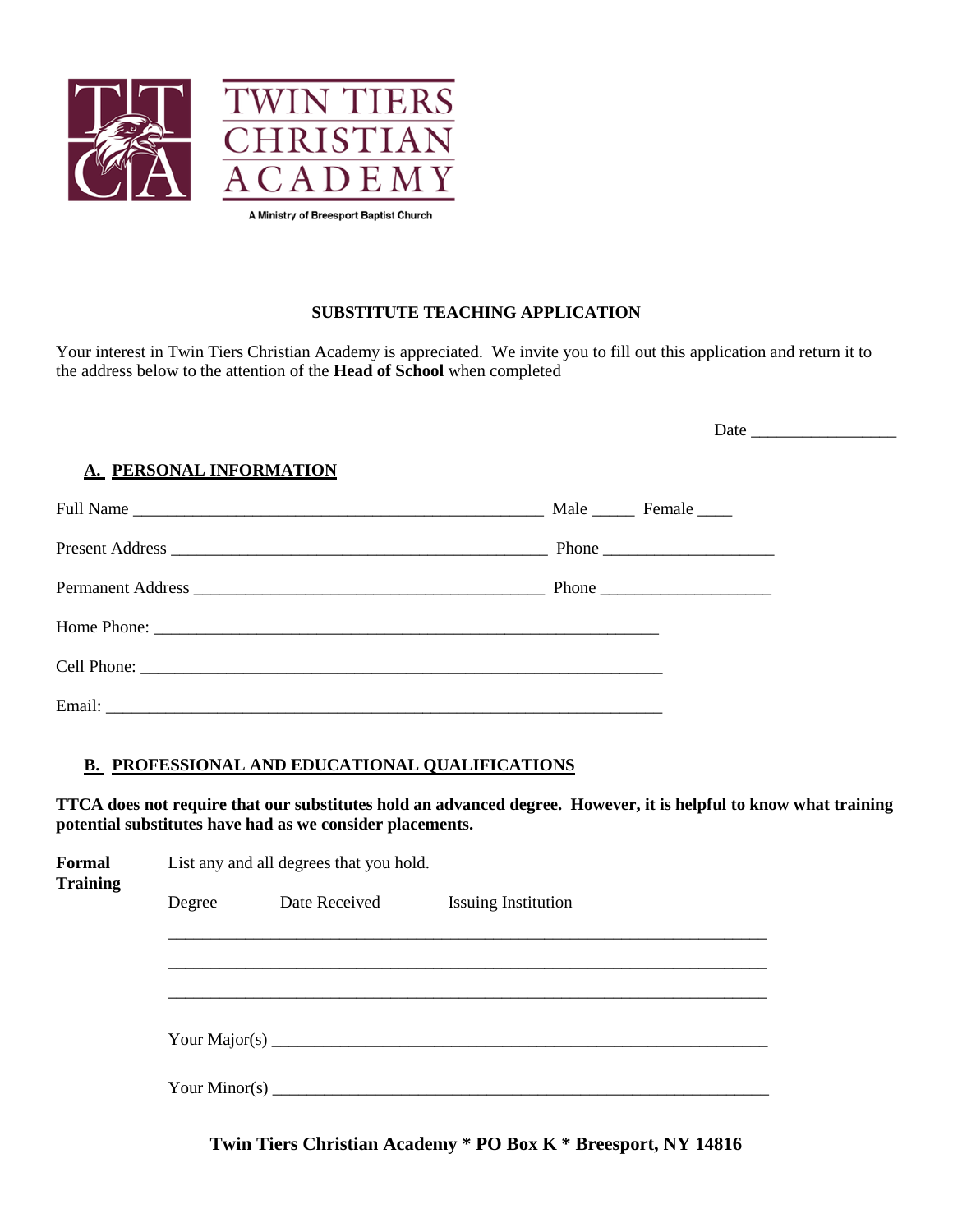**Teaching** List sequentially any teaching experience with the most recent first (*begin with* **Experience** *student teaching*).

|                                       | School's Name | Address                                                                          | Subjects or Grades       | Dates |  |
|---------------------------------------|---------------|----------------------------------------------------------------------------------|--------------------------|-------|--|
|                                       |               |                                                                                  |                          |       |  |
|                                       |               |                                                                                  |                          |       |  |
| <b>Teaching</b><br><b>Credentials</b> |               | Do you possess a current/valid teaching certificate? ___________________________ |                          |       |  |
|                                       |               |                                                                                  |                          |       |  |
|                                       |               |                                                                                  | Area(s) of certification |       |  |

### **C. CHRISTIAN BACKGROUND**

**Since TTCA is a Christian school, we require that our employees have a testimony of salvation and that they regularly attend an evangelical church. Please complete the following portion.**

| <b>Salvation</b><br><b>Experience</b> | Briefly give your testimony of salvation.                                                                                                                                                    |  |  |  |
|---------------------------------------|----------------------------------------------------------------------------------------------------------------------------------------------------------------------------------------------|--|--|--|
|                                       |                                                                                                                                                                                              |  |  |  |
|                                       |                                                                                                                                                                                              |  |  |  |
|                                       |                                                                                                                                                                                              |  |  |  |
|                                       |                                                                                                                                                                                              |  |  |  |
| <b>Statement</b><br>of Faith          | Please carefully read our Statement of Faith in the employee handbook and indicate<br>below your degree of support.<br>I fully support the statement as written without mental reservations. |  |  |  |

|           | . . | -- |  |
|-----------|-----|----|--|
|           |     |    |  |
|           |     |    |  |
| Signature |     |    |  |
|           |     |    |  |

\_\_\_\_ I fully support the statement except for the area(s) listed and explained on a separate paper. The exceptions represent either disagreements or items for which I have not yet formed an opinion or conviction.

| Signature |  |  |
|-----------|--|--|
|           |  |  |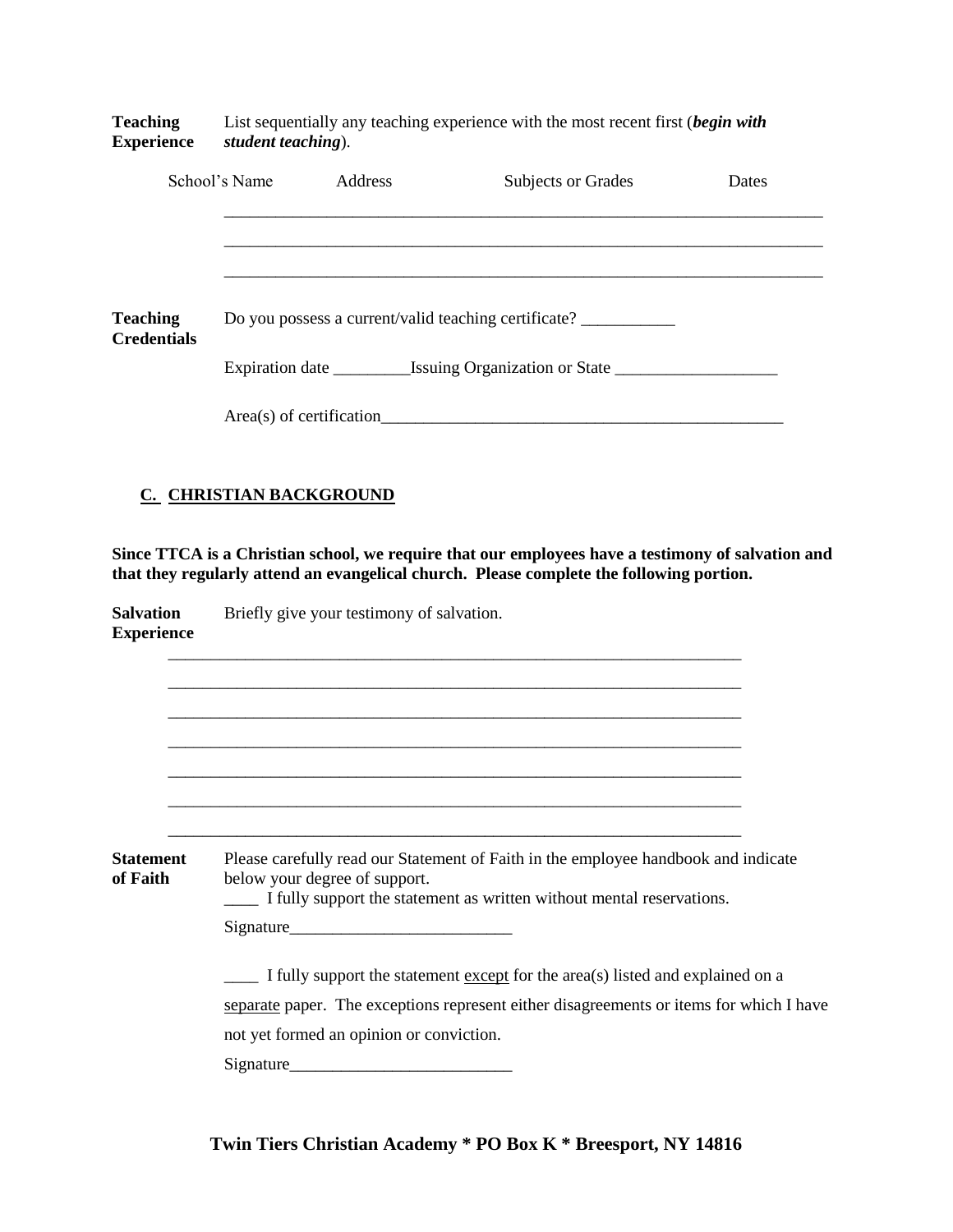| <b>Church</b> | Do you regularly attend church? |  |  |
|---------------|---------------------------------|--|--|
| Life          |                                 |  |  |
|               | Where do you attend?            |  |  |
|               | Pastor's name:                  |  |  |

# **D. STATEMENT OF INTEREST**

Please explain why it is that you are interested in serving at Twin Tiers Christian Academy. Include statements about your gifts or abilities that you believe will benefit students and the TTCA ministry.



Twin Tiers Christian Academy \* PO Box K \* Breesport, NY 14816